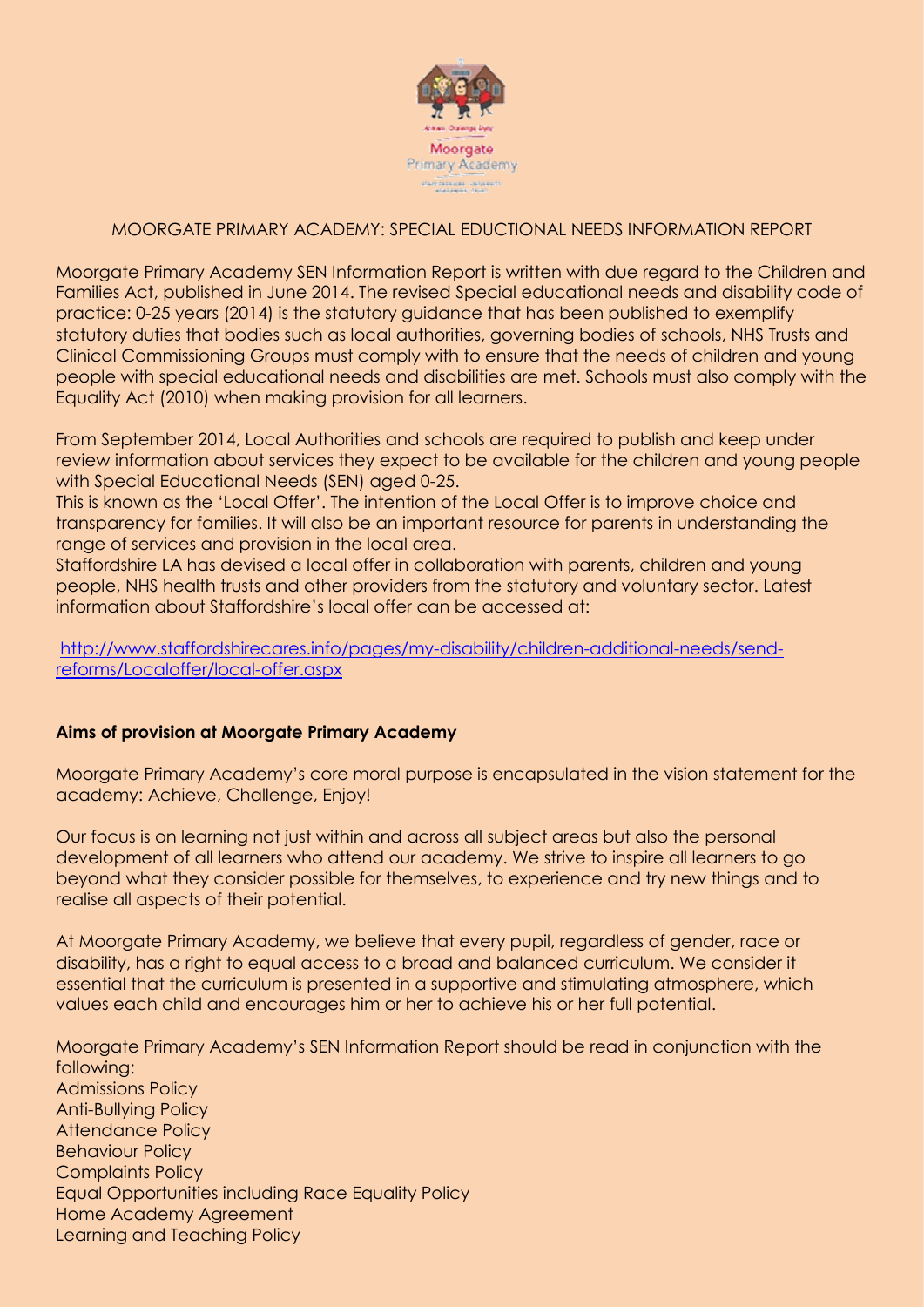# **Definition of SEN**

A child or you person has SEN if they have a learning difficulty or disability which calls for special educational provision to be made for them.

A child of compulsory school age or a young person has a learning difficulty or disability if they: a) have a significantly greater difficulty in learning than the majority of others of the same age; or b) have a disability which prevents or hinders them from making use of educational facilities of a kind generally provided for others of the same age in mainstream schools or mainstream post-16 institutions.

A child under compulsory school age has special educational needs if they fall within the definition at (a) or (b) above or would do so if special educational provision was not made for them. Children must not be regarded as having a learning difficulty solely because the language or form of language of their home is different from the language in which they will be taught.

## **Definitions of special educational needs (SEN) taken from section 20 of the Children and Families Act 2014.**

The coalition government is reforming the way in which provision and support is made for children and young people with special educational needs and/or disabilities in England. New legislation (The Children and Families Act 2014) enacted on the 13th March came into force from the 1st September 2014. A new SEN Code of Practice also accompanies this legislation. More details about the reforms and the SEN Code of Practice can be found on the Department for Education's website:

### www.education.gov.uk/schools/pupilsupport/sen

One significant change arising from the reforms is that Statements of Special Educational Needs, for those children with the most complex needs, have now been replaced with a new Education, Health and Care (EHC) Plan. These plans are being supported by an Education, Health and Care Plan Pathway.

The SEND Local Offer is a resource which is designed to support children and young people with special educational needs and/or disabilities and their families. It describes the services and provision that are available both to those families in Nottinghamshire that have an Education, Health and Care Plan and those who do not have a plan, but still experience some form of special educational need. The SEND Local Offer includes information about public services across education, health and social care, as well as those provided by the private, voluntary and community sectors.

# **Admission**

The current arrangements for the admission of children with identified special needs provide for parents/carers to be invited into academy to discuss how best Moorgate Primary Academy can meet those needs.

If the number of applications for admission to the academy exceeds the academy's Published Admission Number, places are allocated first to those pupils whose statutory statement of special educational need or Education, Health and Care Plan (EHC, the new plan which will gradually replace existing statements or be prepared for new applicants from September 2014), names the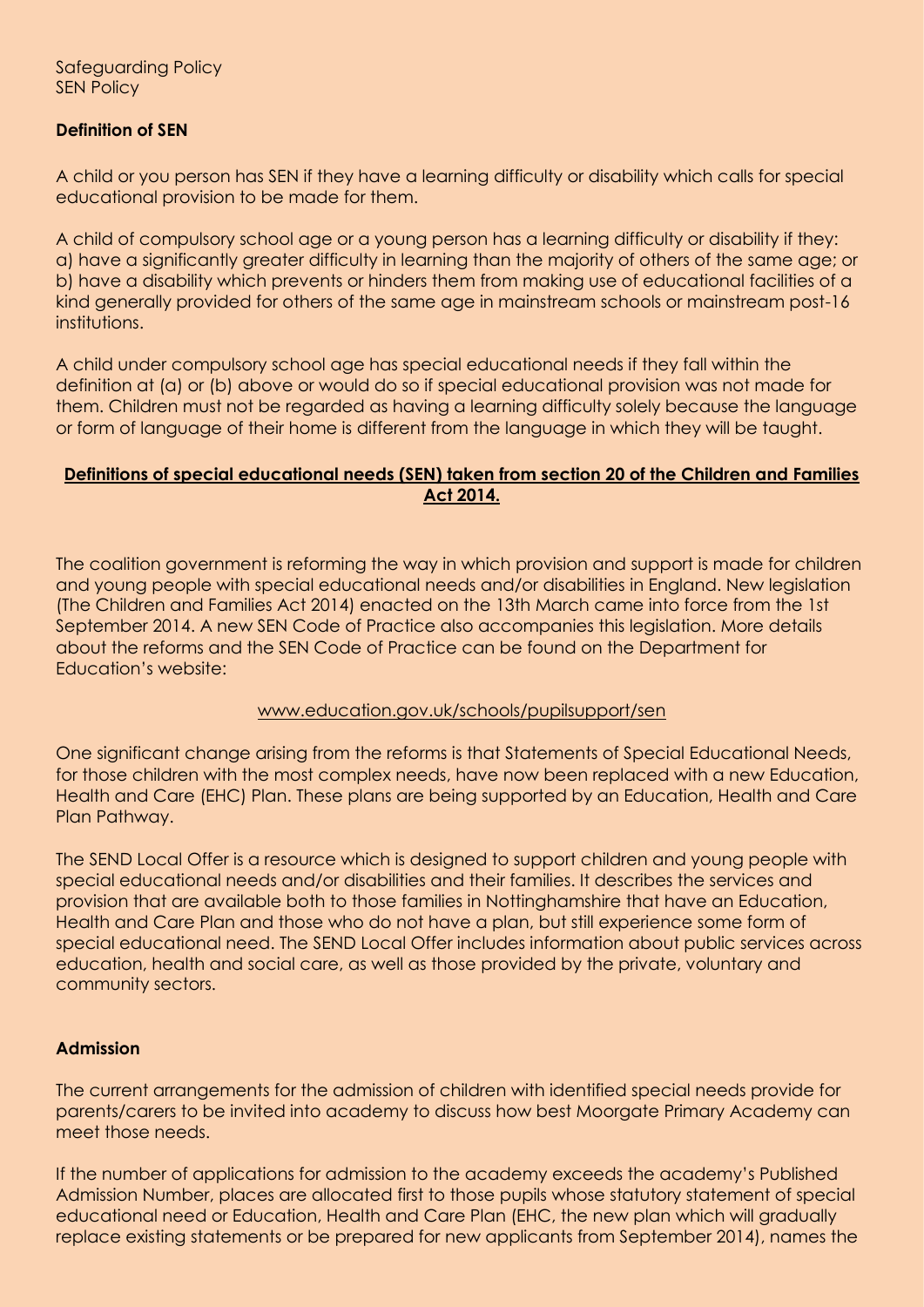academy as the most appropriate mainstream academy that meets the learner's needs. Please refer to Moorgate Primary Academy Academy's Admissions policy for further details of admission arrangements and procedures.

# **Aims**

We aim to provide every child with access to a broad and balanced education. This includes the National Curriculum in line with the Special Educational Needs Code of Practice.

# **Objectives**

Staff members seek to identify the needs of pupils with SEN as early as possible. This is most effectively done by gathering information from parents, education, health and care services and Early Years settings prior to the child's entry into the academy.

Monitor the progress of all pupils in order to aid the identification of pupils with SEN. Continuous monitoring of those pupils with SEN by their teachers will help to ensure that they are able to reach their full potential.

Make appropriate provision to overcome all barriers to learning and ensure pupils with SEN have full access to the National Curriculum. This will be co-ordinated by the SENCo and Headteacher and will be carefully monitored and regularly reviewed in order to ensure that individual targets are being met and all pupils' needs are catered for.

Work with parents to gain a better understanding of their child, and involve them in all stages of their child's education. This includes supporting them in terms of understanding SEN procedures and practices and providing regular feedback on their child's progress.

Work with and in support of outside agencies when the pupils' needs cannot be met by the academy alone. Some of these services include Schools and Families Specialist Service (SSFS), Educational Psychology Service, Speech and Language Therapy, Children and Adult Mental Health Service CAMHS. Family network of SENCOs, SENSS and AOT.

Create a school environment where pupils can contribute to their own learning. This means encouraging relationships with adults in our academy where pupils feel safe to voice their opinions of their own needs, and carefully monitoring the progress of all pupils at regular intervals. Pupil participation is encouraged through academy by wider opportunities such as school council, residential visits, and playground buddies in the playground.

# **People who support learners who have SEN and/or disabilities at Moorgate Primary Academy**

The following people have responsibility for your child's education at Moorgate Primary Academy:

# **Your child's Class Teacher is responsible for:**

- Ensuring that all children in his/her class are provided with high quality teaching and learning opportunities and that the curriculum is appropriately adapted (differentiated) to meet your child's individual need
- Checking on the progress of your child and identifying, planning and delivering any additional help your child may need (this could be things like targeted work, additional support, adapting resources etc) and discussing amendments with the SENCO as necessary
- Writing Individual Learning Passports, and sharing and reviewing these with you at least once each term and planning for the next term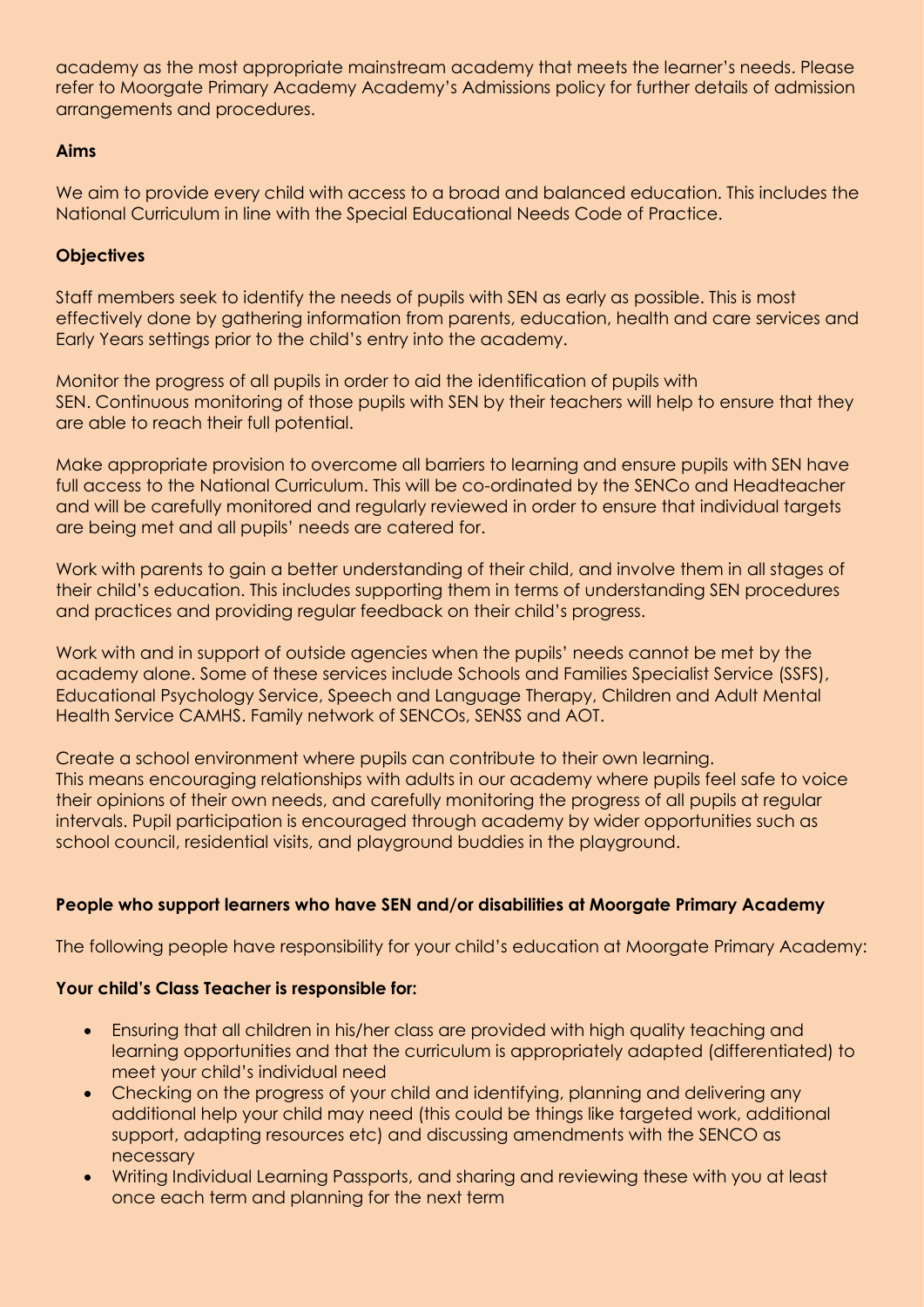- Ensuring that all members of staff working with your child in academy are aware of your child's individual needs and/or conditions and what specific adjustments need to be made to enable them to be included and make progress.
- Ensuring that all staff working with your child in academy are supported in delivering the planned work/programme, so that all children can achieve the best possible progress. This may involve the use of additional adults, outside specialist help and specially planned work and resources
- Ensuring that the academy's SEN Policy is followed in the classroom and for all the pupils they teach with any SEN and/or disabilities

You can contact your child's class teacher by talking to them at the end of the day or by making an appointment to meet, via the academy office. Questions regarding your child's learning and progress should be asked of your child's class teacher.

# **Learning Support Assistants**

Additional support may be offered to your child by a Learning Support Assistant (LSA) if a high level of additional adult support is required to enable his/her engagement in learning. Learning Support Assistants play a very valuable role in facilitating your child's learning and monitoring progress in liaison with your child's teacher. We welcome daily dialogue between parents and LSAs on how a child's day has been. Questions about your child's learning and progress should be asked of your child's class teacher.

# **The SENCO**

The SENCO with responsibility for co-ordinating Special Educational Needs is Miss Wormall. She is responsible for coordinating all the support for children with special educational needs (SEN) and or disabilities, and developing the academy's SEN Policy to ensure all children get a consistent, high quality response to meeting their needs in the academy. The SENCo will ensure that you are:

- involved in supporting your child's learning
- kept informed about the support your child is getting and becoming involved in reviewing how they are doing
- part of planning ahead for them

# **She will:**

- Provide specialist support for teachers and support staff in the academy so they can help your child (and other pupils with SEN and/or disabilities in the academy) to achieve their potential through using a 'graduated response' to providing SEN support
- Support your child's class teacher to write Individual Education Plans (IEP) that specify the targets set for your child to achieve
- Organise training for staff so they are aware and confident about how to meet the needs of your child and others within our academy
- Update the academy's SEN register, a system for ensuring all the special educational, physical and sensory needs of pupils in this academy are known and understood, and making sure that there are up-to-date records about your child's progress and needs
- Advise on the use of the SEN budget and other resources to meet the needs of learners with SEN effectively
- Liaise with all the other professionals who may be coming into academy to help support your child's learning e.g. Speech and Language Therapists, Educational Psychologists, SENSS from Staffordshire Local Authority, Occupational Therapists, Physiotherapists etc.
- Liaise with early years providers, other schools from which learners may be joining Moorgate Primary Academy and schools to which learners are transferring, to ensure that a learner's needs are comprehensively provided for and a smooth transition planned
- Work with the Headteacher and Governors to ensure that the academy meets its responsibilities under the Equality Act (2010) with regard to reasonable adjustments and access requirements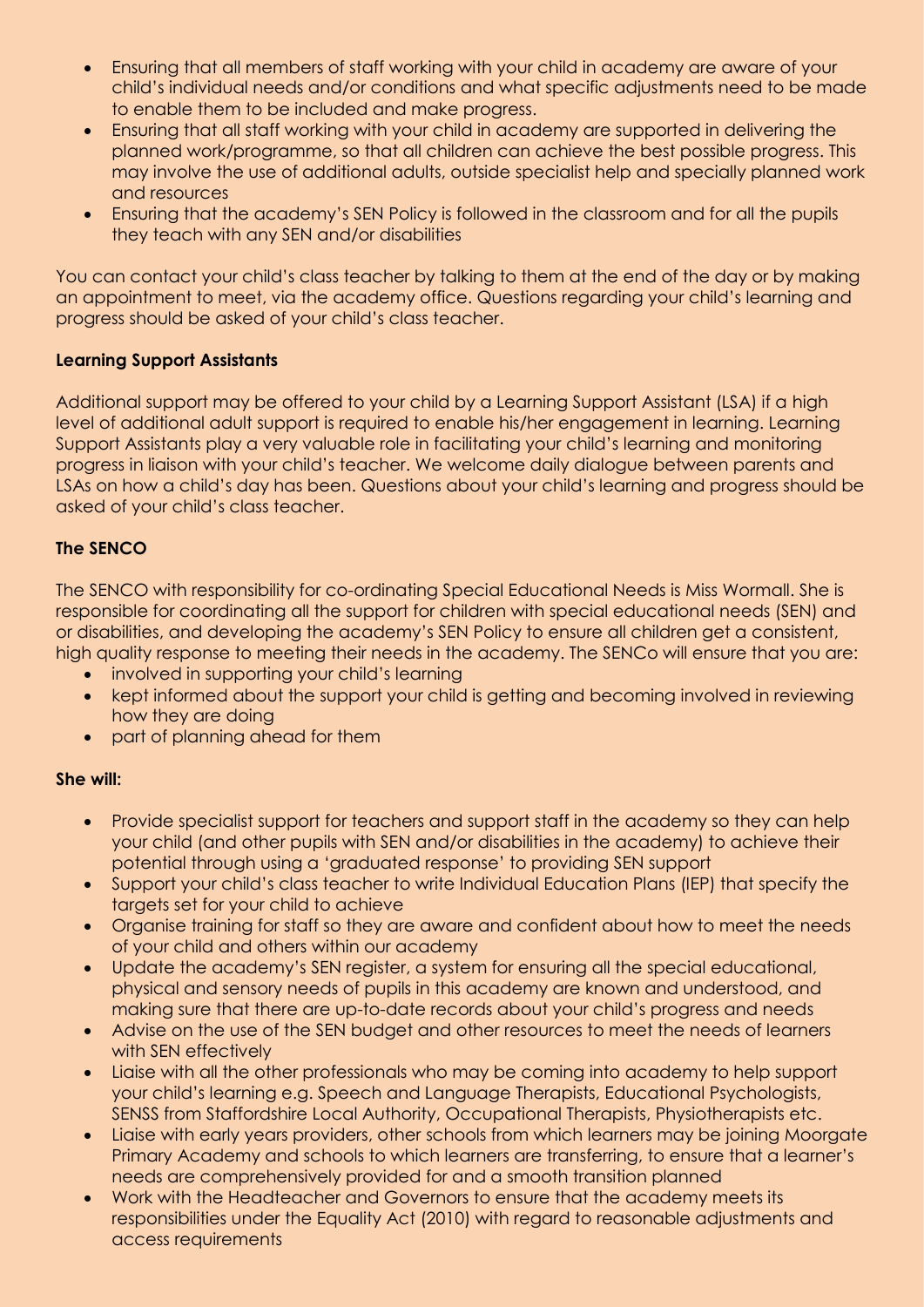Arrangements to meet our SENCo, Miss Wormall, can be made through the academy office.

## **Mr Williams is the Headteacher of Moorgate Primary Academy. He is responsible for:**

- The strategic leadership and day to day management of all aspects of the academy, this includes the support for children with SEN and/or disabilities. He will give responsibility to the SENCO and class/subject teachers but has overall responsibility for ensuring that your child's needs are met
- Ensuring that staff performance management arrangements and professional development emphasise the importance of high quality teaching and progress for all learners in the academy including those with SEND

### **Identification of children with SEN**

Provision for children with SEN is a matter for the academy as a whole. In addition to the Local Academy Council, the Head teacher, the SENCO and all other members of staff have important day-to-day responsibilities. All teachers are teachers of children with special educational needs. Teaching such children is therefore a whole school responsibility.

At the heart of all our classes is a continuous cycle of planning, teaching, assessing and reviewing which takes account of the wide range of abilities, aptitudes and interests of children. The majority of children will learn and progress within these arrangements. Those children whose overall attainments or attainment in specific subjects fall significantly outside the expected range may have special educational needs.

Learners may be identified at any stage, from Nursery to Year 6. The following means of identification may occur:

- Learner's own concerns
- Parental concern
- Teacher's concern identified by observation or assessments made over time
- Outside agency concern e.g. Health visitor, Speech and Language therapist
- Concerns raised by a previous academy
- Early Years Foundation Stage (EYFS) Profile
- SATs scores
- Assessment
- Further diagnostic testing may be used to identify specific areas of need to be targeted.

### **Maximising opportunities for learning within our curriculum**

All staff working with learners at Moorgate Primary Academy, including those with SEN and/or disabilities, will ensure that their needs are met by:

- Maximising learning experiences through effective planning which takes account of the diverse needs of all learner
- Catering for differing abilities and interests: have high but appropriate expectations of all children
- Using prior knowledge assessments to guide each learning opportunity, adapting learning expectations in line with this assessment technique so that all learners receive challenge e.g. A lesson may be adapted in order to give extra support or extra challenge in line with each child's level. Future planning will be adapted depending on the outcome of a lesson
- Sharing clear and appropriate learning challenges which are accessible to all pupils, so that the children understand the purpose of a lesson. This could be shared as an "I can…." title" to be self-assessed at the end of the lesson or through regular oral discussion of the objective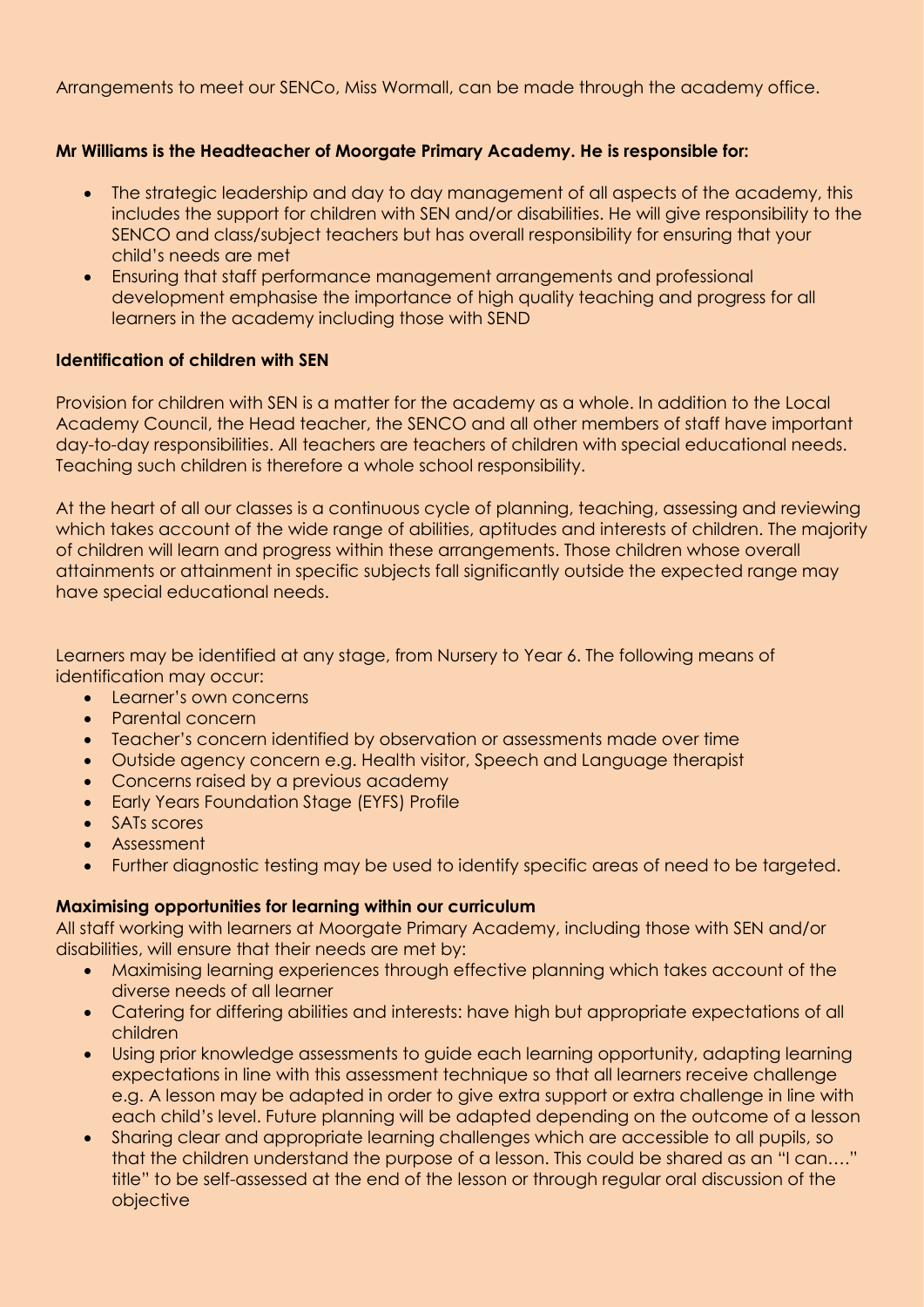- Sharing lesson outcomes and setting these in real life contexts e.g. 'By the end of the lesson we will …..How might this be useful in new situations/real life?'
- Having the confidence to be flexible and take risks, not always sticking rigidly to the planning but knowing when it is right to use the children to guide the lesson towards the lesson objective
- Planning for and providing all learners with specific challenge/extension tasks in order to motivate and extend children's learning potential
- Using time efficiently to ensure that the pace of lessons and learning is maximise
- Using tracking data on a regular basis to target and implement strategies for children who are making less than expected progress
- Differentiating and adapting their planning in order to meet the needs of all the learners in their class, and annotating plans to ensure that specific needs are considered
- Using questioning throughout a lesson to assess and review learning in order to challenge and support all learners. If necessary adapt a lesson to meet all learners' needs e.g. if an activity is too easy/hard adapt it for specific children there and then
- Using and valuing children's own self/peer assessments in order to assist planning and future differentiation
- Judging the pupils' understanding with accuracy and use this to inform future learning opportunities/planning: through the use of success criteria, self and peer assessment, questioning, prior knowledge assessments as well as subject specific assessment procedures
- Being able to identify where a pupil is, and provide necessary stimulus to ensure that pupil recognises and accepts the next stage of learning
- Having high expectations and using curriculum targets as well as individual targets to motivate all learners to achieve more through oral and written feedback
- Putting in place different ways of teaching so that your child is fully involved in learning in class. This may involve things like using more practical learning or providing different resources adapted for your child
- Putting in place specific strategies, which may be suggested by the Inclusion Leader (SENCo) or staff from outside agencies, to enable your child to access learning tasks

# **How Moorgate Primary Academy Primary staff will respond to learners who need additional support which is additional or different from other learners in their peer groups**

Staffordshire Local Authority has produced a graduated response action plan for schools so that they can provide support for learners who require additional support. This is as follows:

# **To respond to pupils who have or may have SEN**

Review the **quality of the differentiated teaching being provided** to the pupil, and if necessary, improve teachers' **understanding and implementation of strategies** to identify and support vulnerable pupils.

Class teacher to **collate and scrutinise data** (attendance, achievement, progress, parental concerns etc.) using national comparisons, formative assessment and other assessment tools the academy may use.

If pupil has **additional needs** e.g. is looked after, has medical needs, has emotional, social and mental health needs, etc., teacher to liaise with those with responsible.

For higher levels of need, the class/subject teacher should liaise with the SENCo and a request to external agencies to provide advice and assessments should be considered.

If there are housing, family or other domestic needs, the SENCo might consider that a multiagency approach might be required to respond to the pupil's needs. In this case a Common Assessment framework (CAF) may be instigated.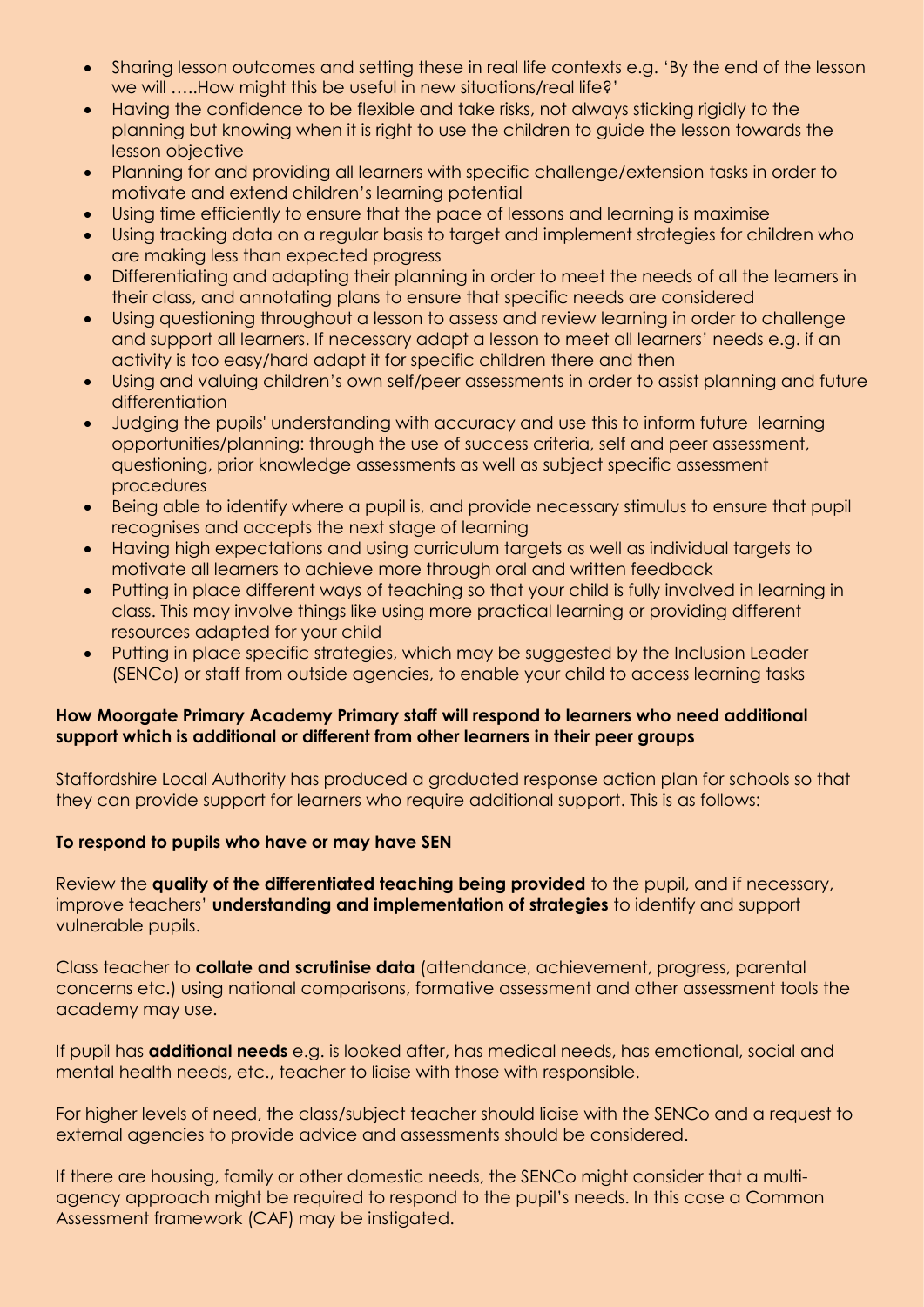The teacher, with support from SENCo, if judged necessary, should undertake **an early discussion**  with parents and pupils to add information to the initial assessment on areas of strengths, difficulties and concerns.

The **Academy's core offer** should be used to agree with parents and pupil, the best way to achieve outcomes sought for the pupil and to identify the steps needed to achieve these.

At this point, a decision needs to be made whether outcomes can be achieved by adapting the Academy's core offer or whether **different to and additional from** action is required.

**A record** should be taken of the meeting that includes the **actions** to be taken **by the parent**, **the pupil and the teacher** in order to reach the expected outcome. A clear **date for review** should be agreed.

The pupil's record on the **academy information system should be amended** to identify the record of the meeting and a **copy of the record should be provided to the parents.**

If it is decided the child has SEN i.e. requires **special educational provision** to be made for them, this decision should be recorded in the academy records and parents formally informed. The teacher working with the SENCo, should identify the action required to **remove barriers** to learning and put effective **special educational provision** in place.

The provision offered should reflect a **graduated approach** and be delivered via a four part cycle:

**1) Assess.** The teacher working with the SENCo should carry out an **analysis of the pupil's needs**. This assessment should be **reviewed regularly** and should be **shared and discussed with parents.**

**2) Plan.** The teacher and the SENCo should agree in consultation with the parents and the pupil, the **adjustments, interventions and support** to be put in place, as well as the **expected impact** on **progress, development or behaviour** along with a clear **date for review.** The record should include any additional action needed to support **transitions** or **preparation for adult life.** The support selected to meet the outcomes should be based on **evidence of effectiveness**. Staff who deliver the support should be **knowledgeable and skilful Parents must be informed** of support provided, and where possible, should be **involved to reinforce or contribute** to progress at home.

**3) Do.** The **teacher is responsible** for the **daily work** with the pupil to attain outcomes. If support is provided away from the classroom, teachers still retain responsibility for progress and **should work closely** with those delivering the support **to plan and assess impact** and to **link the work to classroom teaching. The SENCo** should support the teacher in **further assessment of the pupil's strengths and weaknesses**, in **problem solving** and **advising** on the effective implementation of support.

**4) Review.** The **impact of the support** should be reviewed and the class teacher working with the SENCo, and in consultation with the parent and pupil, should **revise the support** in light of the progress achieved.

If a pupil continues to make **less than expected progress** despite evidence based support and interventions matched to their areas of need, the academy should discuss with parents **the need to involve outside specialists**.

**The SENCo, teacher, specialists and parents** should consider evidence-led teaching approaches, equipment, strategies and interventions that may be utilised to support pupil progress.

The provision should aim to **deliver the outcomes agreed** and a **termly review date** set where the teacher, supported by the SENCo, can discuss progress achieved with the parents. The **views of the pupil** should be included in these discussions.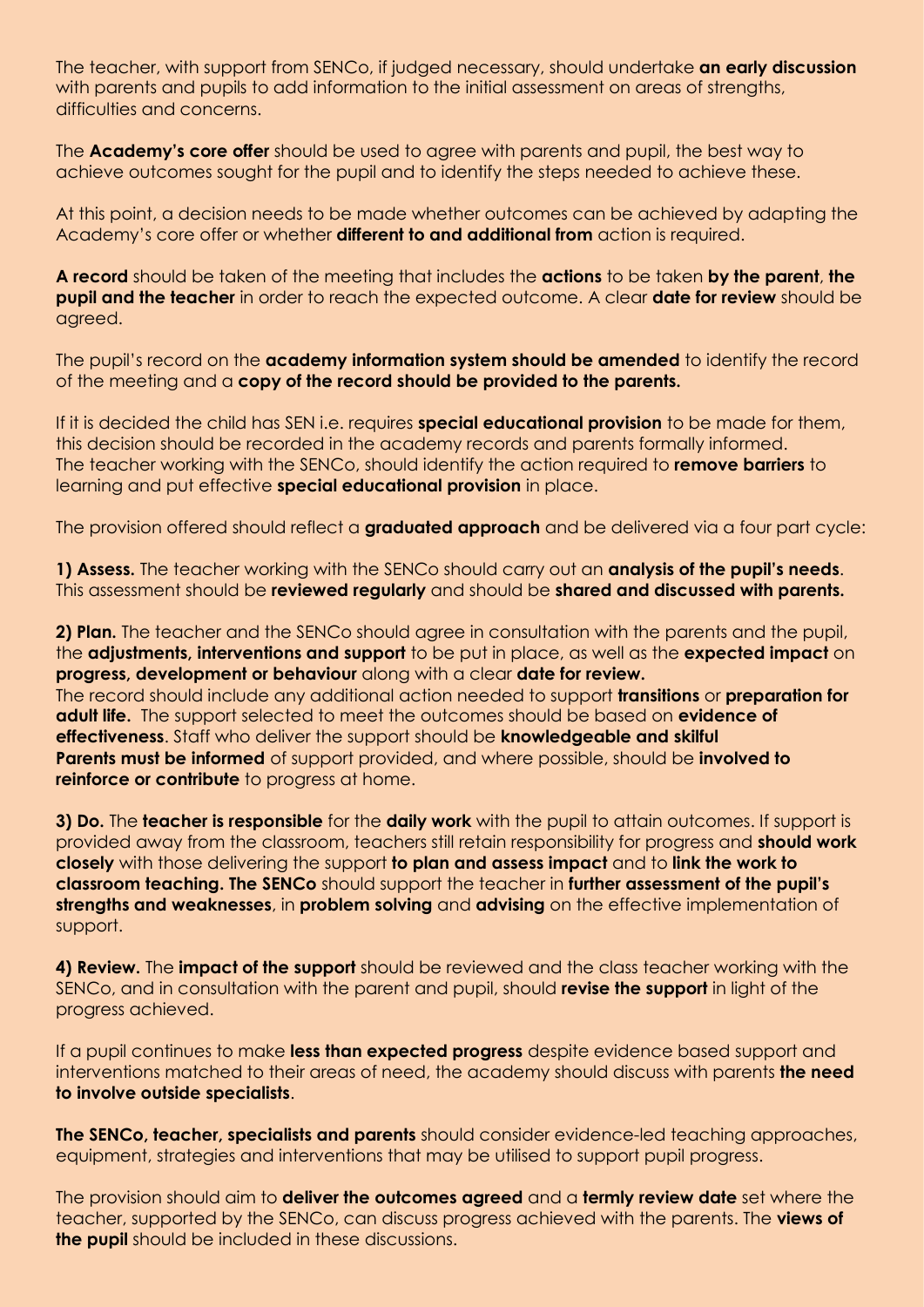**A record of the outcomes, action and provision agreed** in the discussion should be shared with **appropriate academy staff** and a **copy given to the parents**. The academy information management system should be updated as appropriate.

Where despite relevant and purposeful action to identify, assess and meet the SEN of the pupil, **they have not made expected progress**, then the academy and/or parents should consider **requesting an Education, Health and Care assessment**.

Children in academy will receive support that is specific to their individual needs. This may be provided by the class teacher or may involve:

- Other staff in the academy e.g. Curriculum Leader, SENCO, Deputy Headteacher and Headteacher
- Staff who will visit the academy from Local Authority services such as Educational Psychology; the Autism Outreach Team for those learners diagnosed with an Autism Spectrum Disorder; Special Educational Needs Support Service (SENSS) for learning and Dyslexia support; Behaviour Support Service; the Specialist Support Service for learners with a hearing or visual need; Physical Disability Support Service (PDSS); Two Rivers Key Learning Centre for Cognition and Learning; Social Workers
- Staff who visit from outside agencies such as the Speech and Language therapy (SALT); Occupational Therapy (OT); Physiotherapy; Midlands Psychology; Academy Nurse Service; Child and Adolescent Mental Health Service (CAMHS); Educational Welfare Officers

## **Types of support available**

There are a variety of types of support available for children with SEN and/or disabilities at Moorgate Primary Academy:

### **Intervention Groups**

Any child who has specific gaps in their understanding of a subject/area of learning may receive support through specific small group work. These groups may be run in the classroom or in another area of the academy. It may be run by a teacher or a Learning Support Assistant who has had training to run these groups.

- Your child's teacher will have carefully checked on your child's progress and will have decided that your child has a gap in their understanding/learning and needs some extra support to close the gap between your child and his/her peers
- He/She will plan group sessions for your child with targets to help your child to make more progress
- A Learning Support Assistant/teacher or outside professional (like a Dyslexia Support teacher) will run these small group sessions using the teacher's plans, or a recommended programme

# **There are some children with specific barriers to learning that cannot be overcome through whole class good and outstanding teaching and intervention groups**

If your child has been identified as needing more specialist input instead of or in addition to Quality First Teaching in the classroom and intervention groups, referrals will be made to outside agencies to advise and support the academy in enabling your child to make progress. Before referrals are made you will be asked to come to a meeting to discuss your child's progress and help plan possible ways forward. If it is agreed that the support of an outside agency is a way forward, you will be asked to give your permission for the academy to refer your child to a specialist professional e.g. a Speech and Language Therapist, academy nurse for advice on physical or sensory issues and onward referral to a health professional or Educational Psychologist. This will help the academy and yourself understand your child's particular needs better. If the referral is accepted, the specialist professional will work with your child to understand his/needs needs and make recommendations, which may include: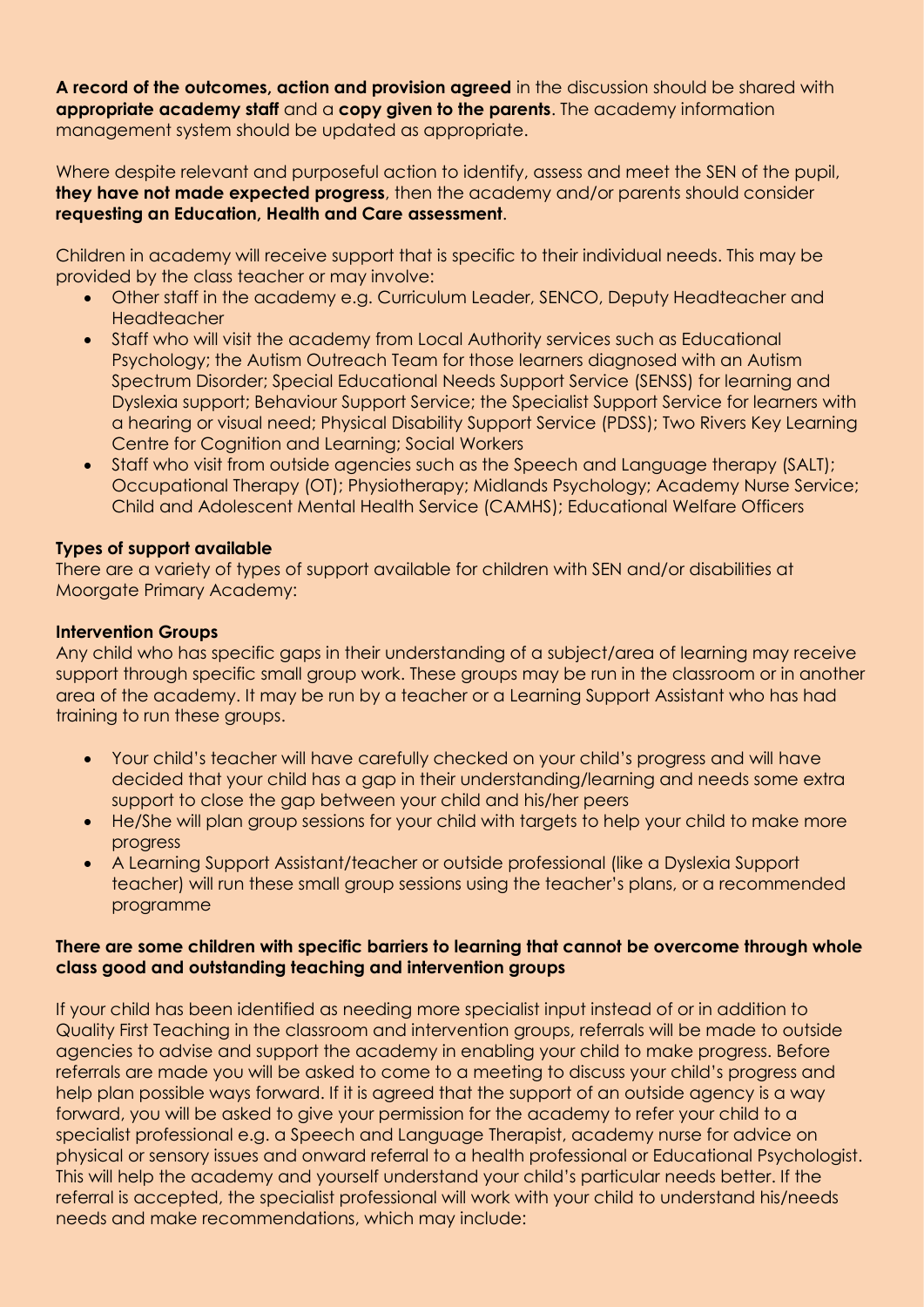- Making changes to the way your child is supported in class e.g. some individual support or changing some aspects of teaching to facilitate learning
- Support to set targets which will include their specific professional expertise· Your child's involvement in a group run by academy staff under the guidance of the outside professional e.g. a social skills group
- Group or individual work with an outside professional

## **Specified Individual support for your child in our Academy:**

This is usually provided via a Statement of Special Educational Needs (provided until September 2014 and those in existence still remain valid) an Education, Health and Care Plan (EHC) (from September 2014) or through application to the Local Authority for higher level needs funding. This means your child will have been identified by the class teacher/SENCO as needing a particularly high level of individual and small group teaching, which cannot be provided from the resources already delegated to the academy. This level of support would be appropriate for children whose learning needs are severe, complex and lifelong and who as a consequence need a high level of support in academy. Usually, if your child requires this high level of support he/she may also need specialist support in academy from a professional outside the academy. This may be from:

- Local Authority services such as the Autism Outreach Team, Physical Disability Service, or Sensory Service (for learners with a hearing or visual need)
- Outside agencies such as the Speech and Language therapy (SALT) Service, Occupational therapy service, Physiotherapy and/or Child and Adolescent Mental Health Services (CAMHS)

# **The Assessment Process for an Education, Health and Care Plan (EHC)**

For learners, who have a lifelong, complex set of needs or who, despite relevant and purposeful action taken to meet their SEN, fail to make expected levels of achievement, the academy or parents may consider requesting an Education, Health and Care assessment to be undertaken by the Local Authority. The assessment pathway and plan will be focused on the outcomes the child or young person (0-25 years) seeks to achieve across education, health and care to enable them to achieve at academy and college and to make a successful transition to adulthood. An application for an assessment will not always lead to a plan being made. EHC plans will set out how services will work together to meet the child or young person's needs and in support of those outcomes. The co-ordinated assessment and planning process will put the child and their parents or the young person at the centre of decision making.

The academy (or you) can request that the Local Authority carry out an assessment of your child's needs. This is a legal process and you can find more details about this in the Local Authority (LA) based Local Offer, on the Staffordshire Cares website.

http://www.staffordshirecares.info/pages/my-disability/children-additional-needs/sendreforms/ ehc-plan.aspx

The Parent Partnership Service should be able to help you through this process if you require. https://www.staffordshire.gov.uk/education/welfareservice/SpecialEducationalNeeds/spps/home .aspx

The Code of Practice states that Local Authorities must collaborate with parents and young people throughout the process so that their aspirations are fully included in the assessment. The application paperwork provided will need to clearly demonstrate the provision already in place for your child and how effective this has been

 After the request has been sent to the Local Authority (with a lot of information about your child, including some from you and the academy), they will decide whether they think your child's needs (as described in the paperwork provided), seem complex enough to need an assessment. If this is the case they will ask you and all professionals involved with your child to write a report outlining your child's needs. If they do not think your child needs this,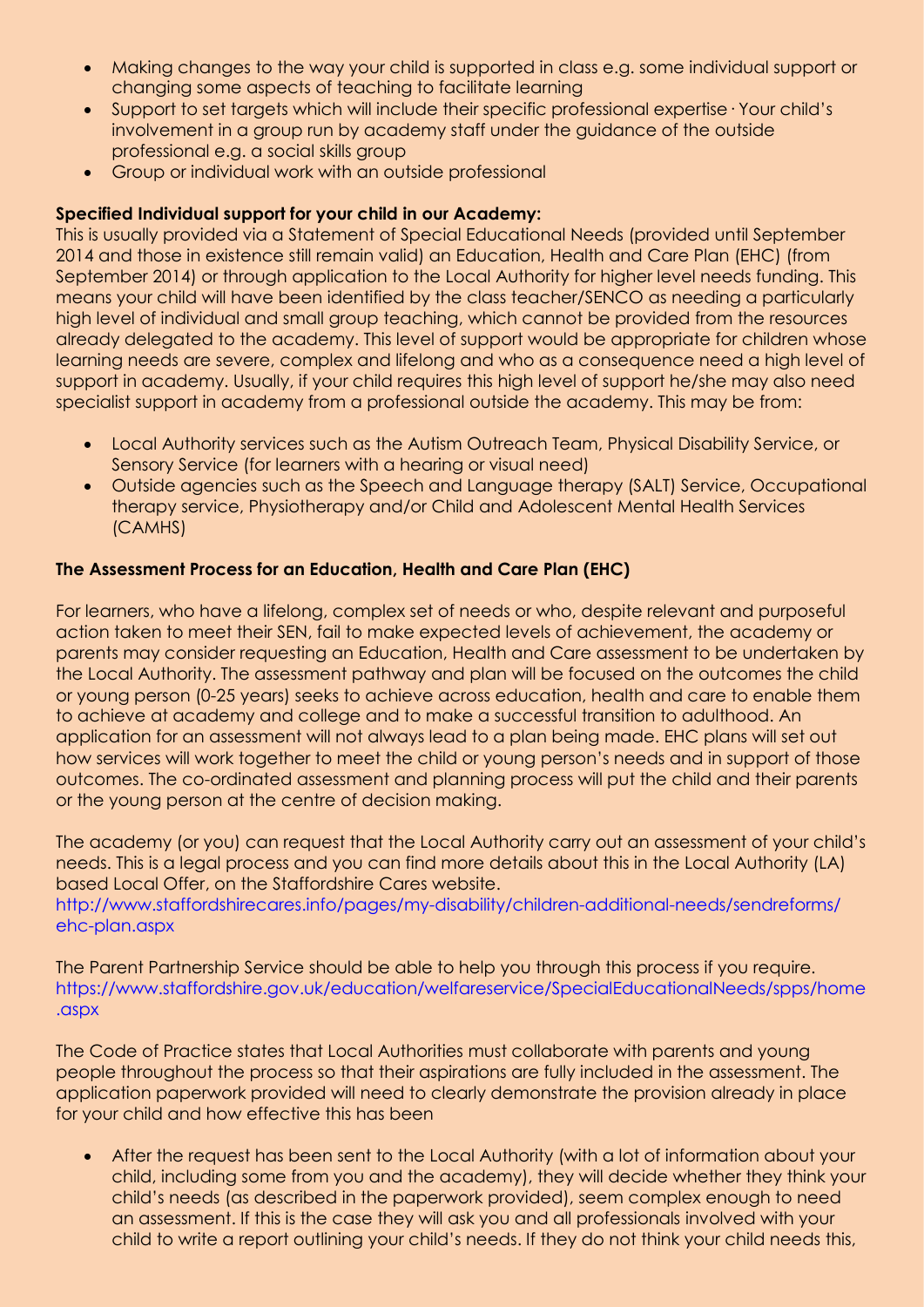they will ask the academy to continue with support in academy. The LA must decide if it will make this assessment within 6 weeks of the request

- After the reports have all been sent in the Local Authority will decide if your child's needs are severe, complex and lifelong. If this is the case they will write an EHC Plan. If this is not the case, they will ask the academy to continue with the support to ensure your child makes as much progress as possible
- If produced, the EHC Plan will outline the individual/small group support your child will receive from the LA, how the support should be used and what strategies must be put in place. It will also have long and short term goals for your child
- Additional adults may be used to support your child with whole class learning, run individual programmes or run small groups including your child.

# **Support for children with identified special needs starting at Moorgate Primary Academy:**

- We will first invite you to visit the academy with your child to have a look around and speak to staff, including the SENCo. Further visits may be planned if it is decided they could assist your child. Any concerns that you have should be raised at this meeting so that they can be immediately addressed and solutions found
- If other professionals are involved, a team around the Child (TAC) meeting will be held to discuss your child's needs, share strategies used, and ensure provision is put in place before your child starts
- The SENCo and/or your child's key person may make a home visit or visit your child if they are attending another academy or early years setting
- Records will be requested from your child's current Early Years or Academy setting so that positive strategies already in place may be built upon
- We may suggest adaptations to the settling in period to help your child to settle more easily

# **FREQUENTLY ASKED QUESTIONS**

## **The following are some questions that parents often ask in connection with their child's SEN and/or disabilities**

# **How can I let the academy know I am concerned about my child's progress in academy?**

- If you have concerns about your child's progress you should speak to your child's class teacher initially. They will log the concerns and put in to place a short term intervention. This will then be reviewed and outcomes shared with parents, before deciding on what happens next.
- If you are not happy that the concerns are being managed and that your child is still not making progress you should speak to the Inclusion Leader (SENCO)
- You are also welcome to raise these concerns with Mr Williams, Headteacher
- If you still have concerns, you can speak to the academy SEN Governor

# **How will the academy let me know if they have any concerns about my child's learning in academy?**

- When you as a parent or a teacher has raised concerns about your child's progress, and targeted teaching has not met the child's needs, the teacher will raise this with the Inclusion Leader (SENCo)
- If your child is then identified as not making as much progress as his/her peers, the academy will make a decision about whether to monitor this or set up an additional support strategy and will inform you· If your child is still not making expected progress the academy will discuss with you any concerns you may have and any further interventions or referrals to outside professionals to support your child's learning and how we can work together to support your child at home/academy

# **How is extra support allocated to children?**

The academy budget, received from Staffordshire LA, includes money for supporting children with SEN through the Age Weighted Pupil Unit; the Notional SEN budget; Pupil Premium Funding for those eligible e.g. children entitled to free academy meals currently or in the last 6 years, looked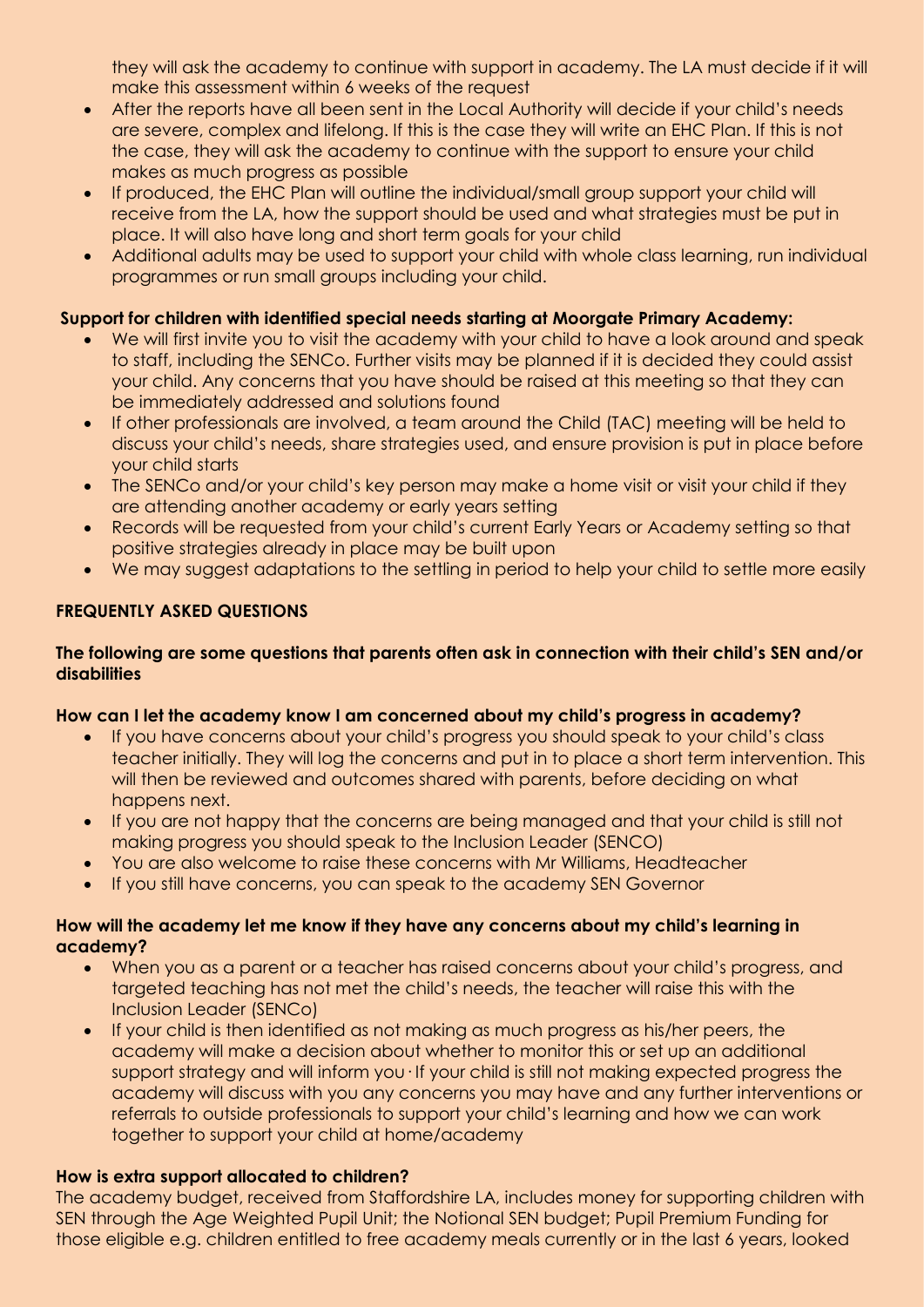after children or children from Forces families; or Additional Educational Needs funding for those pupils with higher level complex needs and lifelong conditions. The Head Teacher decides on the budget for Special Educational Needs in consultation with the academy governors, on the basis of the needs of the children currently in the academy. The support is then allocated as follows:

 The Head Teacher and the SENCo discuss all the information they have about SEN in the academy, including:

-the children getting extra support already -the children needing extra support

-the children who have been identified as not making as much progress as would be expected.

- They will decide what resources/training and support is needed. All resources/training and support are reviewed regularly and changes made as needed
- Learners may be provided with additional support through:

-in-class support from learning support assistants -small group support from learning support assistants or teachers -specialist support e.g. 1-1 tuition -support from external agencies -provision of specialist resources e.g. ICT equipment or software

- -targeted training and development for staff
	- Additional support to be provided for your child will be discussed with you
	- For learners with a statement of SEN or EHC plan, the entitlement to additional support will be reached when the plan is produced or discussed and amended following annual review

# **What support will there be for my child's overall well-being?**

All academy staff are responsible for ensuring the well-being of each child in his/her class. If there are particular concerns at any particular time, with your permission, our Early Help Leader will talk to your child and help to support him/her. As part of this process, she may ask to talk to you to gain more information about your child's needs or personal circumstances.

In order for your child to make the best possible advantage of all that is to offer at Moorgate Primary Academy, regular attendance is necessary. A child with an SEN or disability may have medical conditions for which he/she need support to maintain regular attendance. The academy will provide whatever assistance is necessary and possible to provide using its resources efficiently, to ensure that each child can maintain regular attendance e.g. administer medication, provide personal care support. The academy employs an Early Help Leader to support families in improving attendance.

If your child requires regular administration of medication to control his/her condition, a volunteer member of staff will be allocated to administer it. If training is required, this will be sought through the academy nurse service. All medication will be administered following the LA guidelines and DfE guidelines included in Supporting Pupils at Academy with Medical Conditions (2014).

All learners with medical needs will have a detailed Health Care Plan, compiled in conjunction with the academy nurse and parents.

If your child has a SEN or disability that means that he/she requires additional personal care, Moorgate Primary Academy Primary Academy will ensure that there is an appropriately trained person available to assist with or provide personal care. Children will be enabled to be as independent as possible in this process and our safeguarding policy will be adhered to at all times.

Programmes devised by health and education professionals in conjunction with the Inclusion leader (SENCo) will be carried out by relevant academy staff to ensure the continued development of the child with a SEN or disability e.g. OT, Physiotherapy, Speech and Language Therapy, Circle of Friends.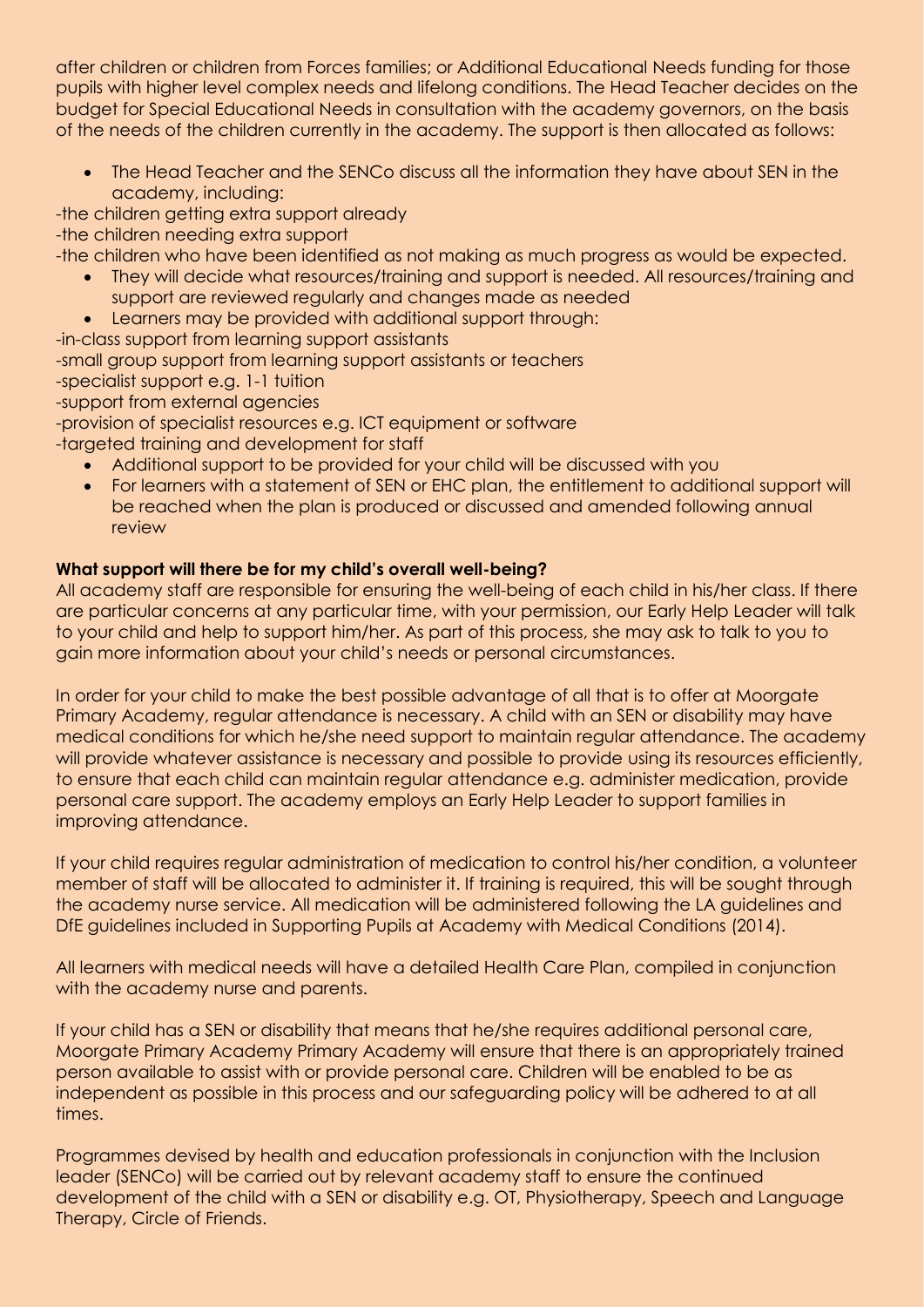At Moorgate Primary Academy we take pride in the involvement learners have in their own development. We ask them for their views through pupil conferencing and through asking them to contribute to their IEPs and reviews. We take into serious consideration what they say and wherever possible include this in a subsequent plan. If a child has a communication difficulty, we use augmentative strategies to enable his/her contribution.

Through our Behaviour Policy and the importance placed on positive behaviour at Moorgate Primary Academy, we monitor behaviour issues in each class and during breaks and lunchtimes. Our lunchtime supervisors are kept informed of any learners with additional needs and provided with advice on how to deal with particular issues. We have an anti-bullying policy which is under continued scrutiny and review.

We devise positive behaviour plans and reward charts with those learners who require them. If necessary we can seek the advice of the Behaviour Support Service or the Educational Psychologist.

# **Who are the other people providing services to children with SEN in this academy? Directly funded by the academy:**

- SENCo
- Learning Support assistants, two trained to provide Fischer Family Trust Wave 3 Intervention for reading and one trained in Write away Together Wave 3 Writing intervention
- Learning Support Assistants
- Additional Educational Psychology input to provide a higher level of service to the academy, if required in individual cases

# **Funded centrally by the Local Authority but delivered at the academy, home or a nearby centre**

- Autism Outreach Service
- Educational Psychology Service
- **•** Sensory Service for children with visual or hearing needs
- SENSS (Assessment, advice and resources for children with literacy or numeracy difficulties including Dyslexia)
- Professional training for academy staff to deliver medical interventions
- Behaviour advice service
- Parent Partnership Service (to support families through the SEN processes and procedures) · Local Support Teams
- Physical Disability Support Service (PDSS)
- Midlands Psychology Service, which provides diagnostic and advice services for children on the autism spectrum

# **Provided and paid for by the National Health Service (Staffordshire and Stoke on Trent Partnership NHS Trust) but delivered in academy or at a local clinic:**

- **Academy Nursing Service**
- Speech and Language Therapy
- Occupational Therapy
- Physiotherapy

# **Voluntary agencies:**

· St Giles Hospice ~ Bereavement Counselling

## **How are the adults in our academy helped to work with children with an SEND and what training do they have?**

- The SENCo's job is to support class teachers in planning for children with SEN
- The academy has a academy development plan, to improve the teaching and learning of children including those with SEND
- This may include whole academy training on SEND issues or to support identified groups of learners in academy, such as ASD, dyslexia etc.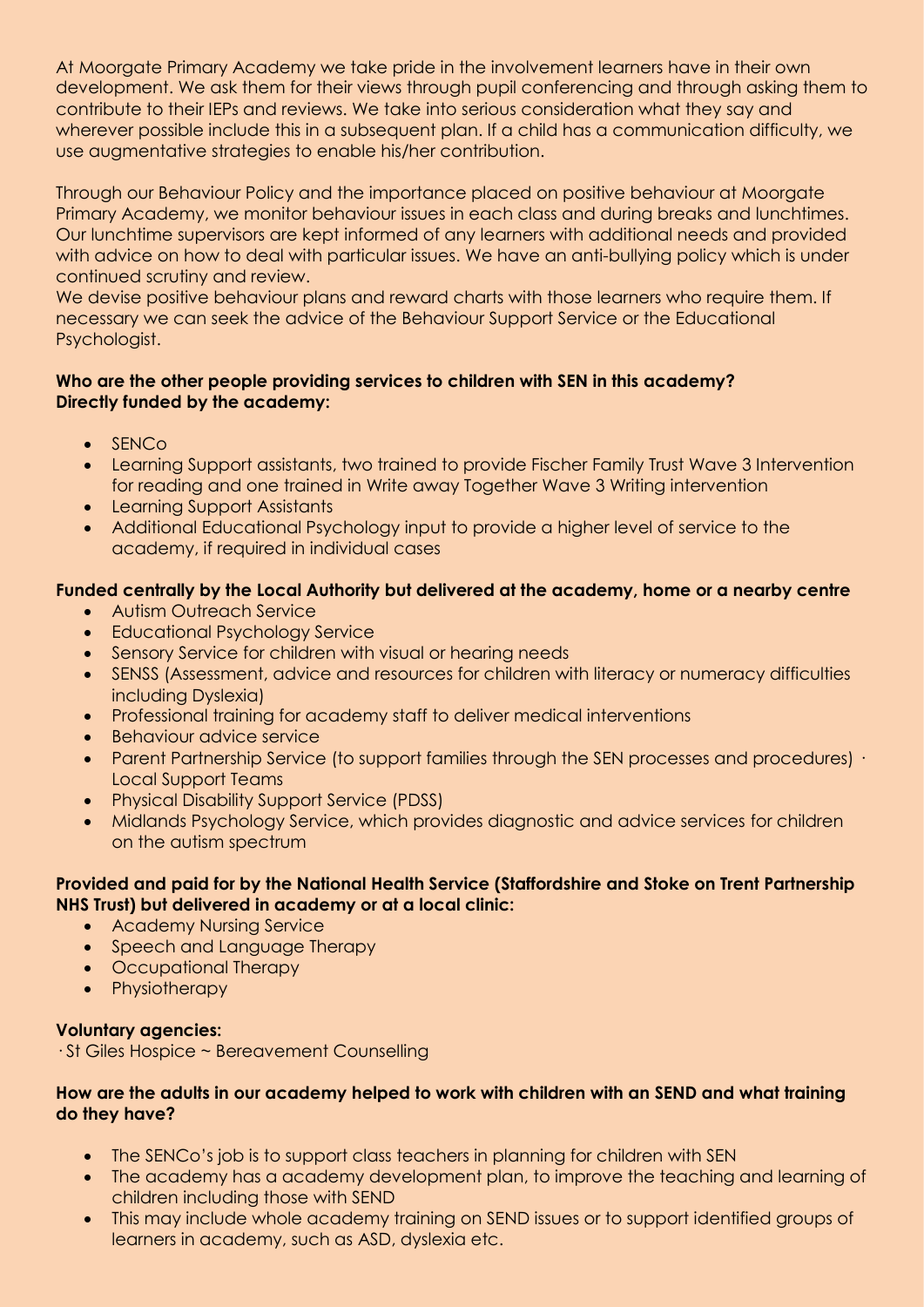- Whole staff training to disseminate knowledge, strategies and experience, to ensure consistency of the academy's approach for children with a SEND
- Individual teachers and support staff attend training courses run by outside agencies that are relevant to the needs of specific children in their class e.g. from the Autism Outreach Team, SENSS or medical/health training to support staff in implementing care plans
- Training takes place on a regular basis. Recent training has included whole staff awareness
- The Inclusion Leader attends termly SENCO updates provided by Staffordshire LA and we receive regular visits from our allocated Educational Psychologist and SENSS advisor. If you would like to hear more about the training, which is currently taking place or has taken place by the staff members in the academy, please speak to the Inclusion Leader or Headteacher.

# **How will the teaching be adapted for my child with learning needs (SEN and/or disabilities)?**

- Class teachers plan lessons according to the specific needs of all groups of children in their class, and will ensure that learning tasks are adjusted in order to enable your child to access learning as independently as possible
- Specially trained support staff can implement the teachers modified/adapted planning to support the needs of your child where necessary
- Specific resources e.g. ICT and/or strategies will be used to support your child individually and in groups
- Planning and teaching will be adapted on a daily basis if needed to meet your child's learning needs and increase your child's access to what is on offer

# **How will we measure the progress of your child in academy and how will you know about this?**

- Your child's progress is continually monitored by his/her class teacher
- His/her progress is reviewed formally every term and a National Curriculum summative assessment made in reading, writing and maths three times each year as well as progress in other areas being monitored, as appropriate, such as attendance, engagement in learning and behaviour
- You will receive a report every year detailing your child's progress in all areas of the curriculum and his/her emotional and social well-being
- At the end of each key stage (i.e. at the end of year 2 and year 6) all children are required to be formally assessed using Standard Assessment Tests (SATS). This is something the government requires all academy's to do and are the results that are published nationally
- Children with SEN in academy will have a Learning Passport which will be reviewed with your involvement, every term and the plan for the next term made
- The progress of children with a statement of SEN/EHC Plan is formally reviewed at an Annual Review with all adults involved with the child's education invited to attend
- The SENCO will also check that your child is making good progress within any individual work and in any group that they take part in

A range of ways will be used to keep you informed, which may include:

-Home/academy book

-Letters/certificates sent home

-Telephone calls

-Additional meetings as required

-Reports

# **How will my child be included in activities outside the classroom, including academy visits?**

All the outside areas in academy are accessible to all pupils. If supervision is required to ensure a child's health and safety it will be provided by an appropriate adult.

When planning a visit to a place outside the academy, the teacher will need to ensure that you have been consulted about the visit and that an appropriate risk assessment has been made for the visit, taking into account your child's SEN and/or disabilities. Support will be provided to enable your child to take part in all planned activities.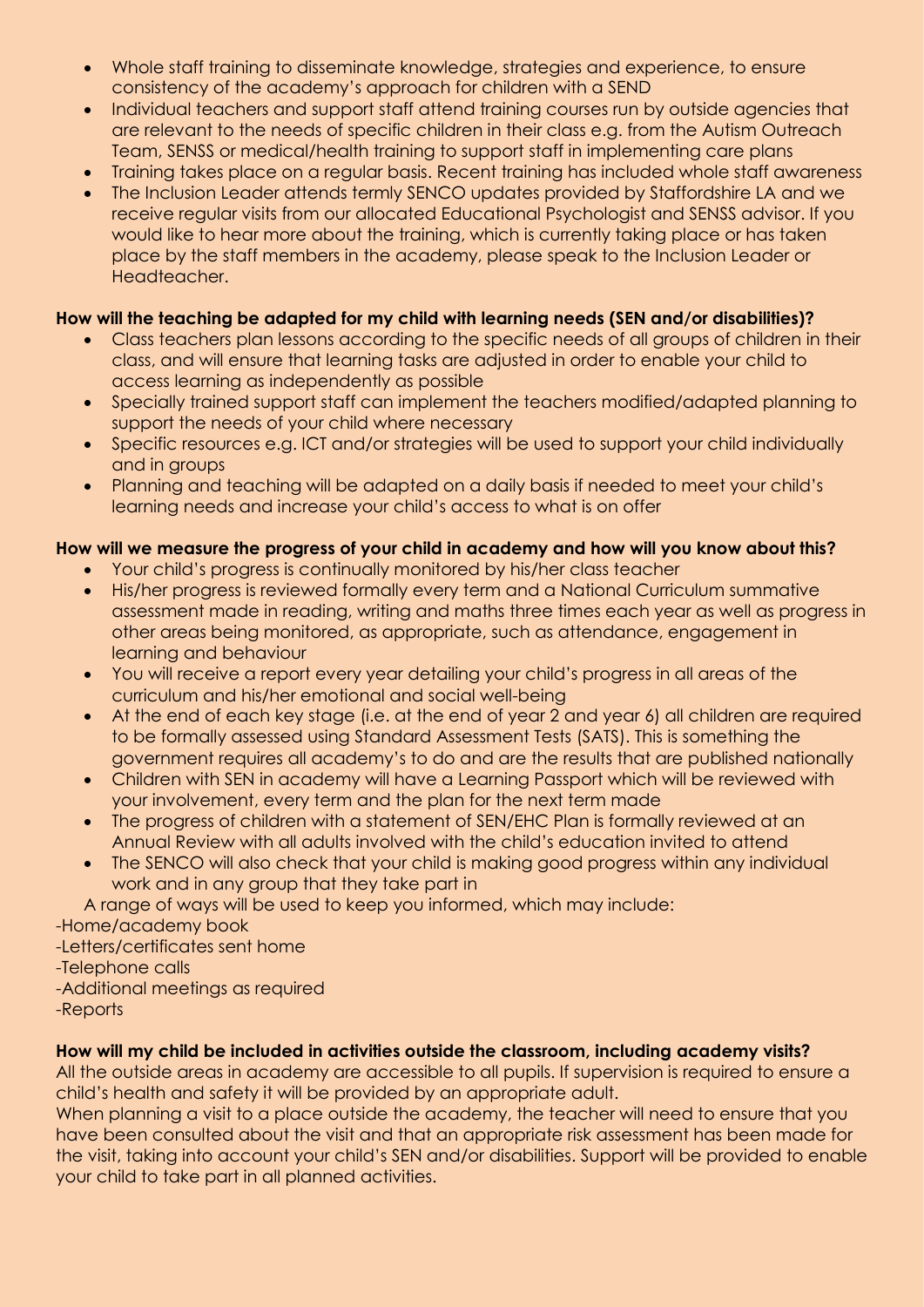# **What support do we have for you as a parent of child with an SEN/and or disabilities?**

- We would like you to talk to your child's class teacher regularly so we know what he/she is doing at home and we can tell you about what we are doing in academy. This is to ensure that we are doing similar things to support them both at home and academy and can share what is working in both places
- The SENCO or Head teacher is available to meet with you to discuss your child's progress or any concerns/worries you may have
- All information from outside professionals will be discussed with you with the person involved directly, or where this is not possible, in a report. The Inclusion Leader (SENCO) will arrange to meet with you to discuss any new assessments and ideas suggested by outside agencies for your child
- IEPs will be reviewed with your involvement each term
- Home learning will be adjusted as needed to your child's individual needs
- Parent workshops will be arranged throughout the year, on themes such as 'Phonics', which you will be invited to attend
- A home/academy contact book may be used to support communication with you, when this has been agreed to be useful for you and your child
- A Team Around the Child (TAC) meeting may be arranged if there are several agencies involved with your child who need to communicate with you to ensure continuity
- You can request support from the Parent Partnership Team at the Local Authority. They can be contacted on 01785 356921 during office hours or e-mailed at: spps@staffordshire.gov.uk. Their website is:

[https://www.staffordshire.gov.uk/education/welfareservice/SpecialEducationalNeeds/spps/home](https://www.staffordshire.gov.uk/education/welfareservice/SpecialEducationalNeeds/spps/homeaspx) [aspx](https://www.staffordshire.gov.uk/education/welfareservice/SpecialEducationalNeeds/spps/homeaspx)

 Newsletters for parents of children with SEN providing information about what activities are available in Staffordshire for children with SEN and their parents can be accessed at: [http://www.staffordshire.gov.uk/education/welfareservice/SpecialEducationalNeeds/spps/newsle](http://www.staffordshire.gov.uk/education/welfareservice/SpecialEducationalNeeds/spps/newsletter/newsletters.aspx) [tter/newsletters.aspx](http://www.staffordshire.gov.uk/education/welfareservice/SpecialEducationalNeeds/spps/newsletter/newsletters.aspx)

# **How have we made this academy physically accessible to children with SEND?**

- The academy is a two storey building with access to the second floor via a lift as necessary.
- We ensure that equipment used is made accessible to all children regardless of their needs
- We take advice from the Physical Disability Support Service when each new child with a physical disability attends our academy so that all his/her needs are fully catered for
- There is a designated disabled parking space
- The academy has an accessibility plan which details further adjustments which are planned to be made in order to continue to meet the needs of learners with SEN and/or **disabilities**

## **How will we support your child when he/she is leaving this academy or moving on to another class?**

We recognise that 'moving on' can be difficult for all children, but especially for a child with SEN/and or disabilities and take steps to ensure that any transition is as smooth as possible. When moving classes in academy:

- Information will be passed on to the new class teacher in advance and a 'handover' planning meeting will take place with the new teacher. All IEPs will be shared with the new teacher
- Transition will be planned and for those children who need additional visual prompts or emotional support, this will be provided on an individual basis

If your child is moving to another school:

- We will contact the new academy's SENCO and ensure he/she knows about any special arrangements or support that needs to be made for your child
- We will make sure that all records about your child are passed on as soon as possible